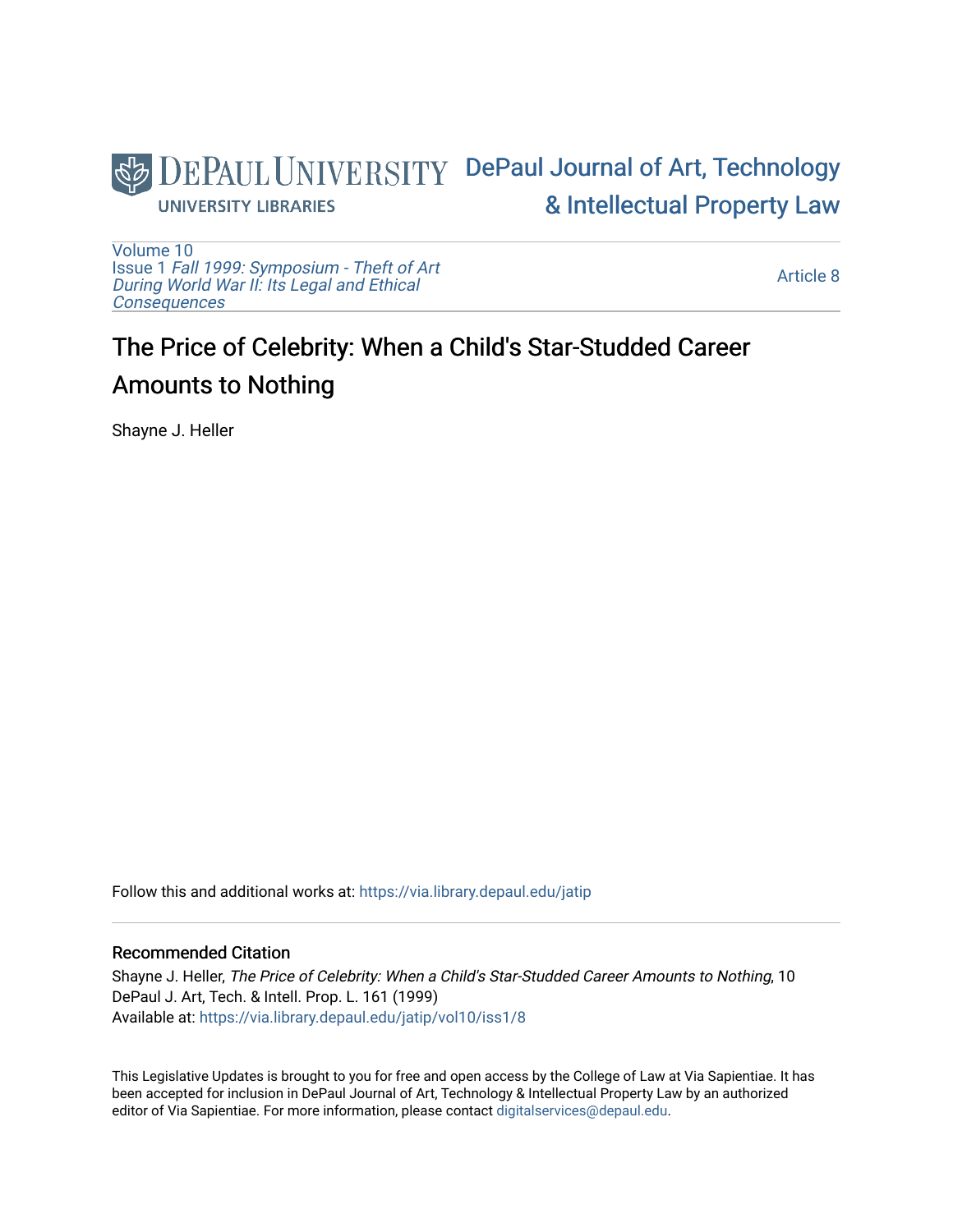# **LEGISLATIVE UPDATES**

# **THE PRICE OF CELEBRITY: WHEN A CHILD'S STAR-STUDDED CAREER AMOUNTS TO NOTHING**

#### INTRODUCTION

A minor in the United States cannot lay claim to the money that he earns; instead, it belongs to his parents.<sup>1</sup> Essentially, the parents can manage the money in whatever way they see fit -- even if that means spending and not saving the child's earnings.<sup>2</sup> Later, when the child reaches the age of majority he often finds nothing left of his money; an empty bank account is a common conclusion to a child's star-studded career.<sup>3</sup>

The Coogan Law, adopted to protect a portion of a child actor's earnings, was enacted in 1939, a time when Hollywood's actors were under contract with studios.<sup>4</sup> Today, there is not a studio system. Hollywood is not the only place to make movies, and child actors are not the only child celebrities that need their earnings protected.

Unfortunately, the 1939 Coogan Law did not conform to the changing entertainment industry, nor to the additions to the definition of "child celebrity;" therefore, close to ninety-five percent of the money earned by child celebrities is not protected by

 $\ddot{Q}$ 

<sup>1</sup> Paul Peterson, Canadian Address at "Run-Away Production" regarding "A MinorConsideration" (December 9, 1998) *(available in* <http://www.minorcon. org/CanadianAddress.htm>).

<sup>2</sup> Michael Harrah, *The Coogan Law: Where Things Stand Now,* HOLLYWOOD CALL SHEET (December 1997) <http://www.sag.org/publications/ Dec97callsheet.html>.

<sup>3</sup> Jennifer Warren, *Bill Would Protect Child Stars' Earnings,* L.A. TIMES, April 25, 1999, at A28.

<sup>4</sup> Bruce D. Sires, *Performers' Rights: Protecting Children's Assets Beyond the Coogan Law,* ENTERTAINMENT LAW & FINANCE, Feb. 1999, at 1.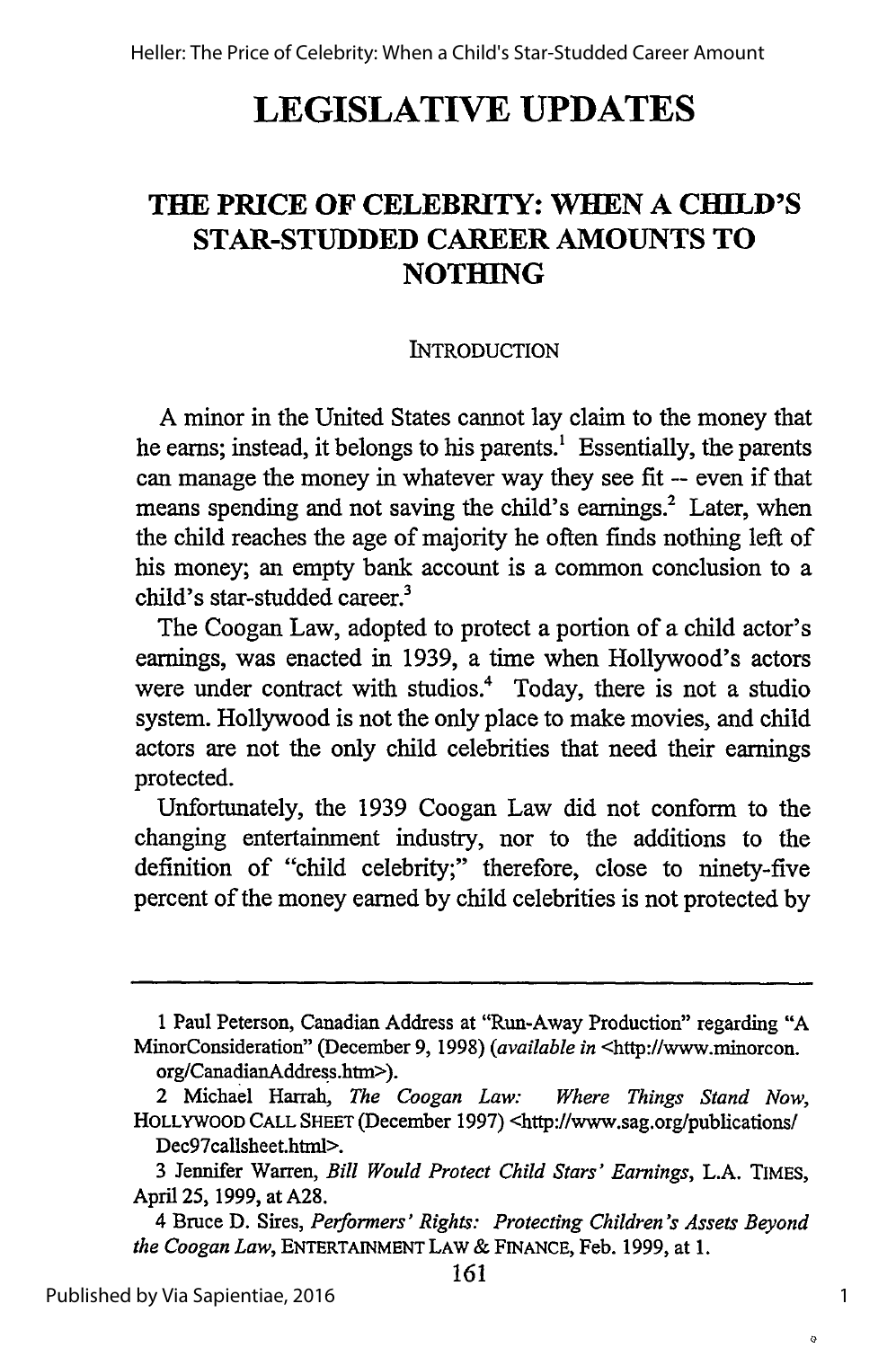162

#### *DEPAUL J ART & ENT. LAW* [Vol. X: **161**

the 1939 Coogan Law.<sup>5</sup> To bring the Coogan Law into the next millennium and to ensure children and not the industry are the protected parties under the law, California senators unanimously passed Senate Bill 1162<sup>6</sup>, an amendment to the 1939 Coogan Law.<sup>7</sup>

The 1999 Coogan Law "amends Sections 771, 6750, 6751 and 7500 of, and repeals Sections 6752 and 6753 of, the Family Code, relating to minors."8 Some of the major changes in the 1999 law are that a child's earnings are his own; $9$  the scope of protected children include, but is not limited to actors, musicians, singers, stunt-persons, and athletes;<sup>10</sup> a minimum of fifteen percent of the minor's gross earnings will be set aside in a court-monitored trust;<sup>11</sup> the child is entitled to his own representation in court proceedings; $^{12}$  and all child stars will be covered by the new amendment, since seeking court approval is mandatory.<sup>13</sup>

### **BACKGROUND**

#### *A. The Basics*

Under the basic theory of contracts, "a binding contractual obligation is created upon a finding of the following elements: (1) an agreement involving the mutual assent of two parties, (2) the parties are in possession of legal capacity, (3) the agreement

19991012/en/industry-children\_l.html>

7 Nick Madigan, *New Child Actor Law Advances in California,* YAHOO! NEWS (August 30, 1999) <http://dailynews.yahoo.com/b/nm/19990829/en/ industry-children\_1 .html>.

- **8** 1999 CA S.B. 1162 (enacted). *9Id.* at § 1. *10 Id.* at **§** 2. *11 Id.* at § *5.*
- 12 *Id.* at § 3. *13 Id.*

https://via.library.depaul.edu/jatip/vol10/iss1/8

*<sup>5</sup>SAG Backs Coogan Law Revision,* HOLLYWOOD REPORTER, April 12, 1999, at 5 [hereinafter *SAG].*

<sup>6</sup> On October 12, 1999, Gov. Gray Davis signed Senate Bill 1162 into California law. Steve Gorman, *New Child Actor Law Enacted in California,* YAHOO! NEWS (October 12, 1999). <http://dailynews.yahoo.com/h/nm/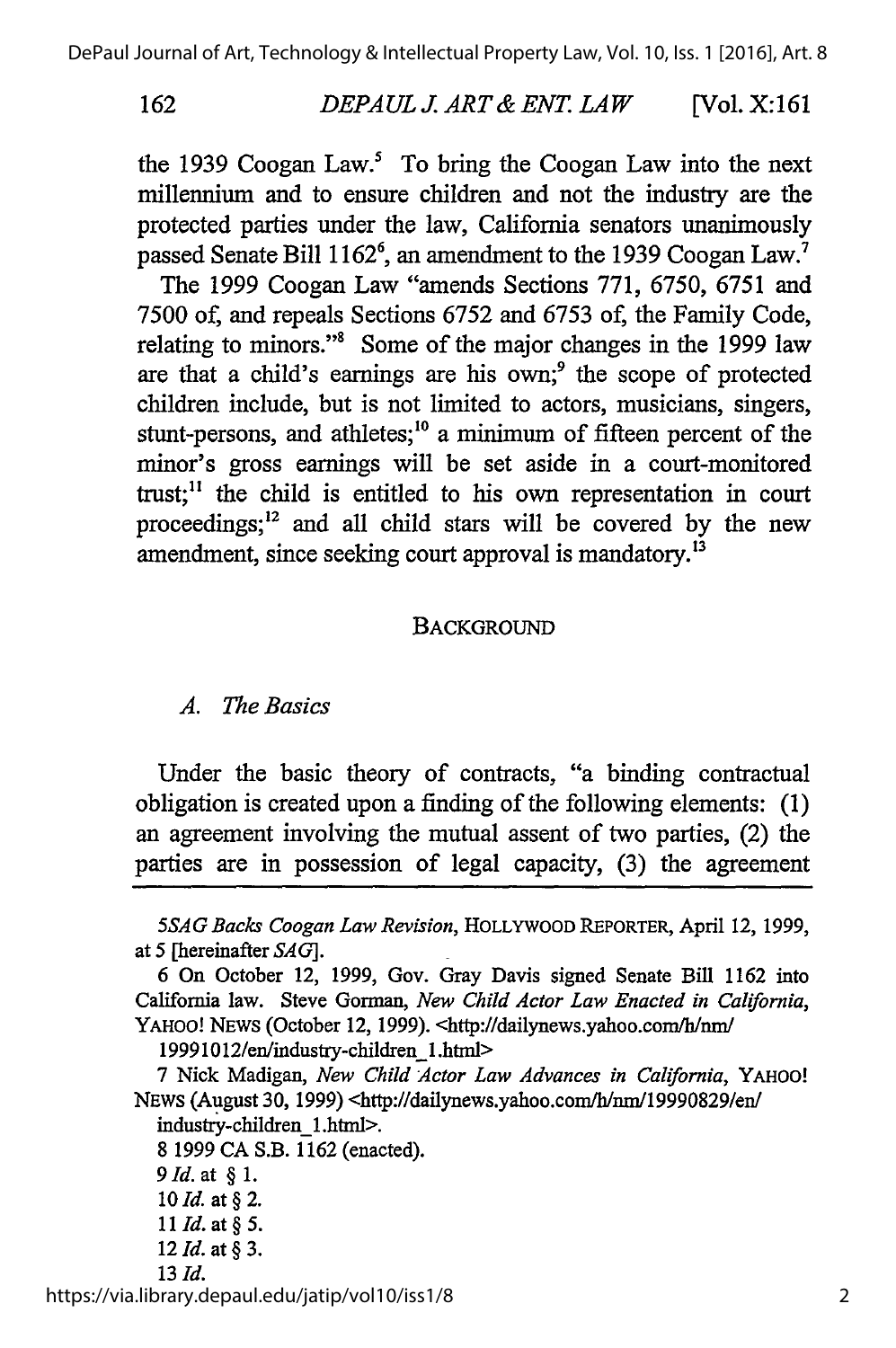#### **1999]** *PRICE OF CELEBRITY* 163

consists of an exchange of legal consideration, and (4) the terms of the agreement have been reduced to written form as required by law."<sup>14</sup> Due to the naïveté and lack of sophistication of infants, minors were given the right to disaffirm contracts once they reached the age of majority.<sup>15</sup> The ability to disaffirm contracts is contained in the Infancy Law Doctrine, which provides in part:

> Children are so much more vulnerable to exploitation than adults that, in order to protect them from being exploited, the common law allowed all minors the right to disaffirm or void contracts at will. The public policy reason behind this common law principle was 'to protect minors against their own improvidence.<sup>16</sup>

According to the Restatement, a contract entered into with a minor is voidable upon the minor's request once the minor reaches the age of majority.<sup>17</sup> There are two exceptions to the Infancy Law Doctrine: (1) a minor may not disaffirm a contract for necessities (ie. food and shelter);<sup>18</sup> and (2) a contract made with a minor performer may not be disaffirmed.<sup>19</sup> "Although federal law provides an exception (to laws restricting minors from being employed in capacities that may endanger their well-being) for children employed as actors or performers, **. . .** the state[s] remain free to regulate for their children in the entertainment industry."<sup>20</sup>

15 Robert E. Richardson, *Children* and *the Recorded-Message Industry: The Needfor a New Doctrine,* 72 VA. L. REV. 1325, 1332-1333 (October, 1986).

16 Marc R. Staenberg and Daniel K. Stuart, *Children as Chattels: The Disturbing Plight of Child Performers,* 32 BEVERLY HILLS B.A.J. 21, 24 (Summer/Fall, 1997) (citing Burnard v. Irigoyen, 30 Cal. 2d 861, 867 (1947)).

17 RESTATEMENT (SECOND) OF CONTRACTS § 14 (1981).

**18** *Id.* at cmt. **b.**

**19** Gerald Solk, *Legal Rights and Obligations of Minors in the Entertainment Industry: The California Approach,* 4 J. Juv. L. **78,** 80 (1980).

20 Ericka D. Munro, *Under Age, Under Contract, and Under Protected: An Overview of the Administration and Regulation of Contracts with Minors in the* Published by Via Sapientiae, 2016

<sup>14</sup> Larry A. DiMatteo, *Deconstructing the Myth of the "Infancy Law Doctrine": From Incapacity to Accountability,* 21 OHIo N.U. L. REV. 481, 484 (1994).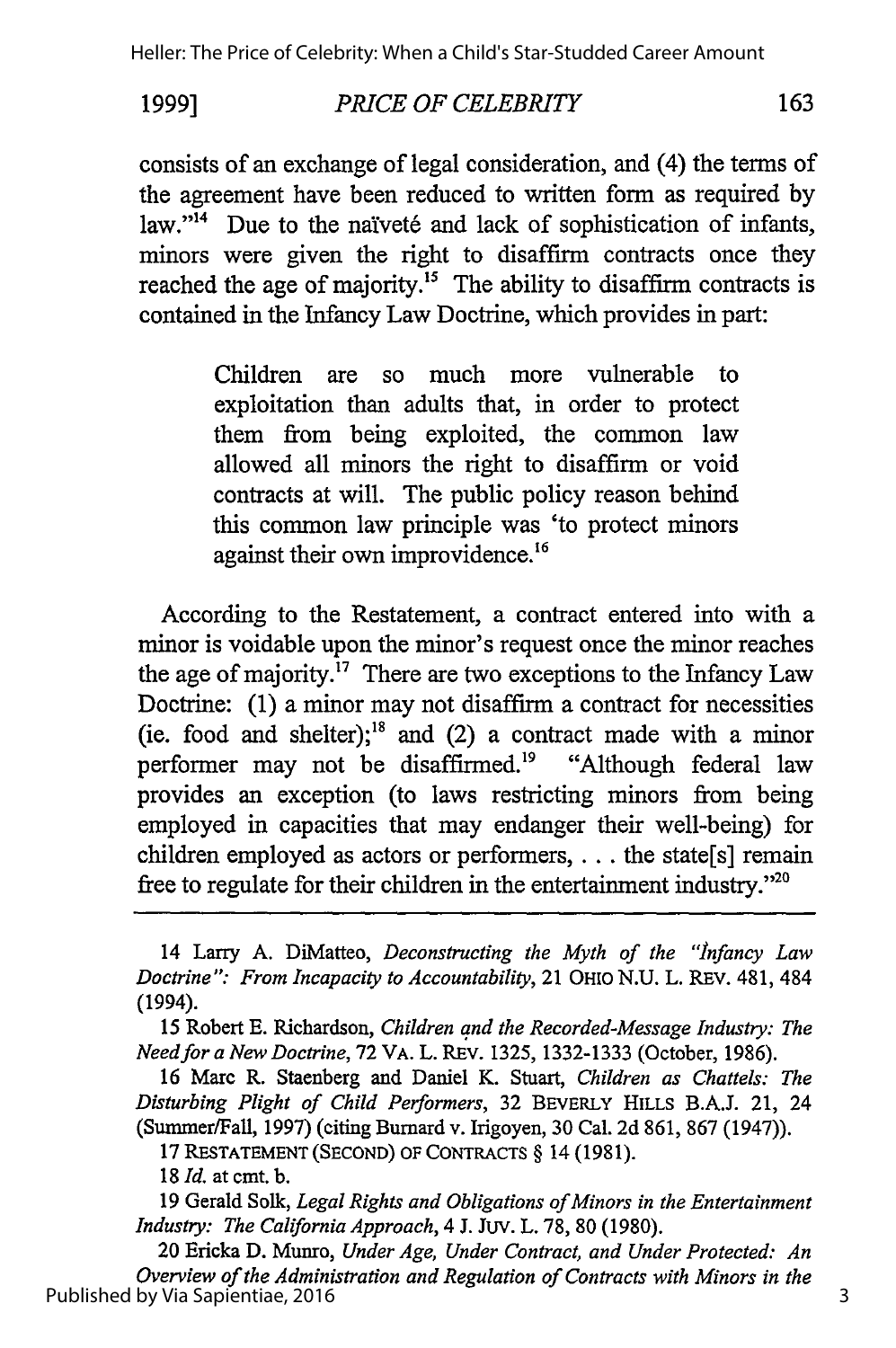# *DEPAUL J ART& ENT. LAW* 164 [Vol. X: **161**

In those states that chose not to protect their children, exploitation of child actors ran rampant. Without laws protecting child performers, studio contracts with child actors contained provisions in which the studio was able to extend its contract for multiple years beyond the age of majority.<sup>21</sup> Without laws protecting child performers, parents or guardians were entrusted to make decisions regarding the child's earnings.<sup>22</sup> Without laws protecting child performers, children who worked as actors, models, athletes, or in any other type of performance driven industry wound up with nothing to show for their hard work and dedication.<sup>23</sup>

To protect those who enter into entertainment contracts with minors, California amended Section 36 of the California Civil Code in 1927. The amendment removed a minor's opportunity to disaffirm a contract when the contract was for services as an actor, actress, or other part in the entertainment industry and was approved by the superior court in the county in which the minor

*Entertainment Industry in New York and California,* 20 COLUM.-VLA J.L. & ARTS 553, note 3 (Spring, 1996) (quoting Robert A. Martis, *Children in the Entertainment Industry: Are They Being Protected? An Analysis of the California and New York Approaches,* 8 Loy. ENT. L.J. *25,* 30 (1988)): *See also* Fair Labor Standards Act of 1938, 29 U.S.C. §§ 201-19 (1994) (providing that states are able to legislate minors in the entertainment industry since the federal law regulating child labor and prohibiting the use of oppressive child labor is inapplicable to "any child employed as an actor or performer in motion pictures or theatrical productions, or in radio or television productions").

21 Karrin R. Boehm and Maria **0.** Guzman, *Legislative and Judicial Approaches to Minors' Contractual Rights in the Entertainment Industry, 1* ENT. & **SP.** L. J. 145, 147 (1984).

22 Solk, *supra* note 19, at 85.

23 All too often stars like Shirley Temple, Jackie Coogan, Dana Plato, Gary Coleman, Macaulay Culkin, and Mary-Kate and Ashley Olsen found themselves penniless or in a financial battle with their parents after a starstudded career due to exploitation or poor money management by their parents, agents or managers. *See* Munro, *supra* note 20, at 553 (exploring the unfortunate status of Hollywood's youngest stars due to the lack of laws protecting children and their earnings); *See also* Thom Hardin, *The Regulation of Minors' Entertainment Contracts: Effective California Law or Hollywood Grandeur?,* 19 J. Juv. L. 376, 377 (1998) (arguing that "even though child entertainers achieve superstar status, their status may not guarantee that they receive the rewards that they have earned").

https://via.library.depaul.edu/jatip/vol10/iss1/8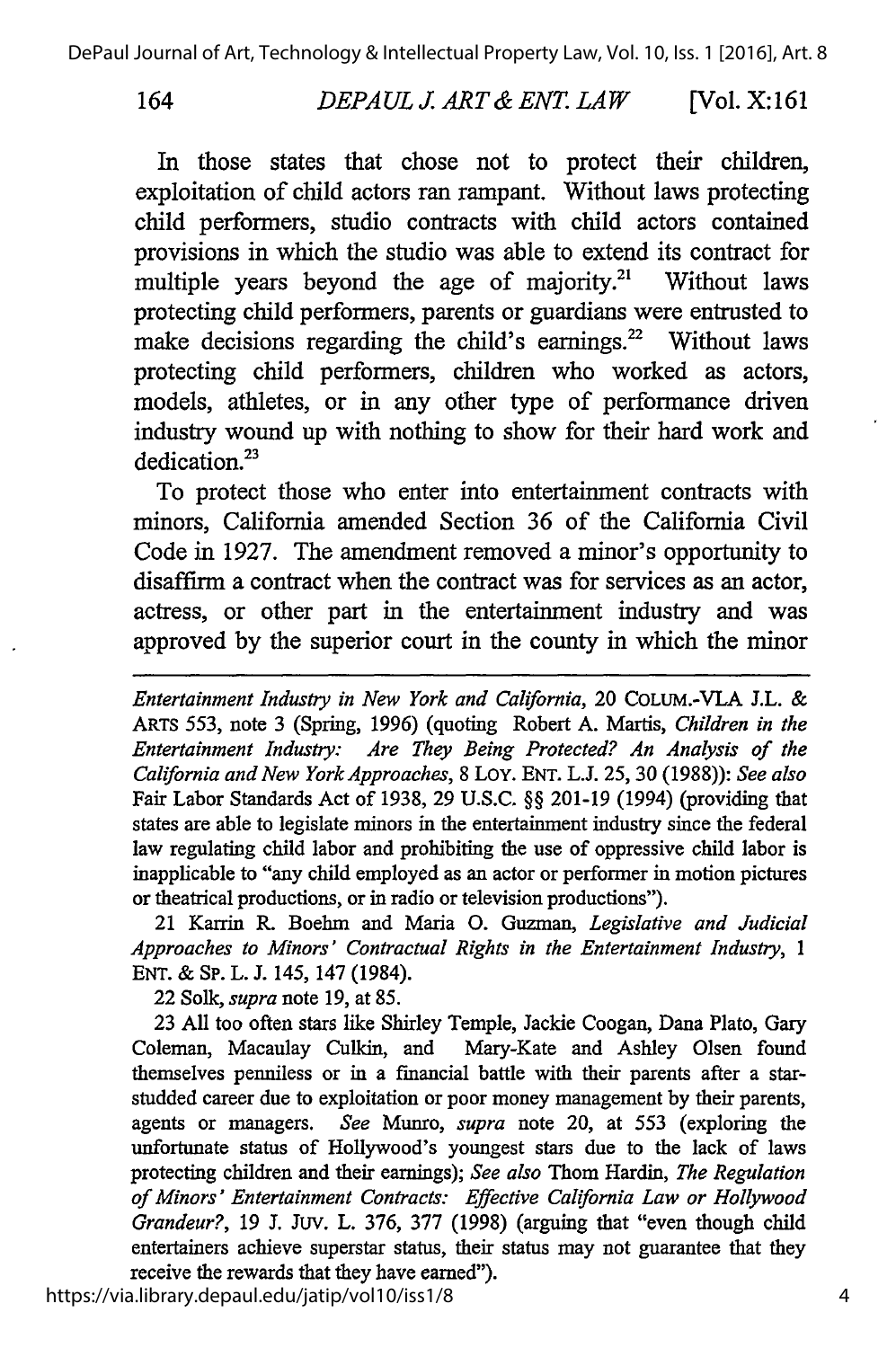#### **1999]** *PRICE OF CELEBRITY* 165

lives or works.<sup>24</sup> The industry, and not the children, was the winner with the 1927 amendment, since the amendment "uph[e]ld the validity of the contract made between the minor and a member of the industry."<sup>25</sup> Later, the legislature enacted Sections 36.1 and 36.2 of the California Civil Code to protect a minor's earnings from the entertainment industry. Both new sections gave the superior court the authority to set aside and manage a percentage of the minor's wages in a trust fund to be held until the minor reached the age of majority; together, these two sections form the Coogan  $Law<sup>26</sup>$ 

# *B. The Old Coogan Law*

The 1939 Coogan law was revolutionary, providing some certainty to both the child and the industry it was enacted to protect. The original Coogan Law stated that

> The court shall have power.., to require the setting aside... either in a trust fund or other savings plan, such portion of the net earnings of the minor, not exceeding one-half thereof **...** the net earnings... shall be the total sum received for **...** services... pursuant to such contract less the following: taxes; reasonable sums . **. .** for . **. .** support, care, maintenance, education and training... ; expenses **.** . in connection with procuring such contract or maintaining the employment of the minor; and ... fees of attorneys... in connection with the contract or other business of the minor. **<sup>27</sup>**

<sup>24</sup> Cal. Civ. Code § 36 (West 1982), *reprinted in* Robert A. Martis, Comment, *Children in the Entertainment Industry: Are they being Protected? An Analysis of the California and New York Approaches,* 8 LoY. ENT. L. J. 25, **26** n. **5 (1988).**

<sup>25</sup> Munro, *supra* note 20, at 555.

<sup>26</sup> Hardin, *supra* note 23, at 379.

<sup>27</sup> **CAL. CIV. CODE** § 36.1 (1939), *reprinted in* Harrah, *supra* note 2, at <http://www.sag.org.publications/Dec97callsheet.html>.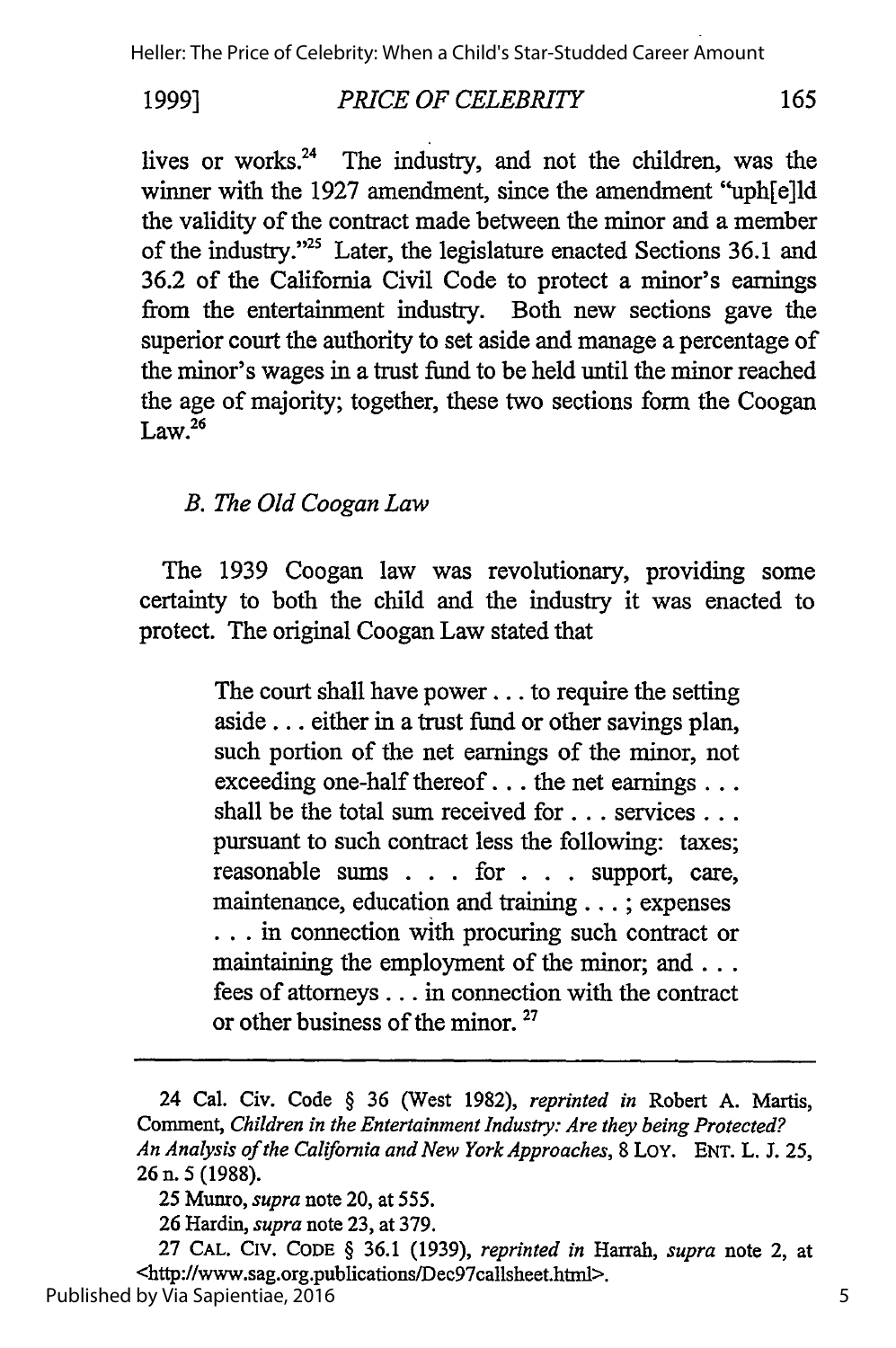# *DEPAUL J. ART& ENT. LAW* **166** [Vol. **X:** *161*

Enacted in 1939, the Coogan Law is named after the child actor, Jackie Coogan, best known for his roles in Charlie Chaplin films and as Uncle Fester on television's *The Addams Family."* After a star-studded career in silent films, Coogan, like many child actors, reached the age of majority and realized that his parents had spent the majority of his earnings from his childhood career.<sup>29</sup> Coogan took his parents to court<sup>30</sup> and lost, since the money that a child earned belonged to his parents.<sup>31</sup>

In its 1939 version, the Coogan Law protected the earnings of minor performers until they reached the age of majority, then twenty-one.32 Hollywood was different in the 1930s; it was the

> bygone era of the studio system, under which studios had a ready inventory of performers, including children, under contract. The [1939 Coogan legislation] allowed a court considering approval of a minor's contract with a studio to require up to fifty percent of the minor's net earnings be set aside in a trust for the minor.<sup>33</sup>

Under the old studio system, producers often spent tremendous time and money molding a child actor into a star.<sup>34</sup> Although seeking court approval was voluntary, it was actually effective under the studio system when actors worked under long-term studio contracts, since producers wanted to protect their investment.<sup>35</sup>

<sup>28</sup> Martis, *supra* note 24, at 27.

<sup>29</sup> Harrah, *supra* note 2, at <http://www.sag.org/publications/Dec97callsheet. html>.

<sup>30</sup> Coogan v. Bernstein, No. C426945 (Cal. Superior Ct. 1938), *cited in* Martis, *supra* note 24, at 27 n. 7.

<sup>31</sup> CAL. CIV. CODE § 197 (West Supp. 1979).

<sup>32</sup> *SAG, supra* note 5 (the age of majority is now eighteen).

<sup>33</sup> Sires, *supra* note 4, at 1.

<sup>34</sup> Solk, *supra* note 19, at 89.

<sup>35</sup> Jett Sorensen, *Kids, Trusts, the Laws,* ABOVE & BELOW (June 1999), <http://www.media-services.com/newsletters/abjun99.htrnl>. *See* Solk, *supra* https://via.library.depaul.edu/jatip/vol10/iss1/8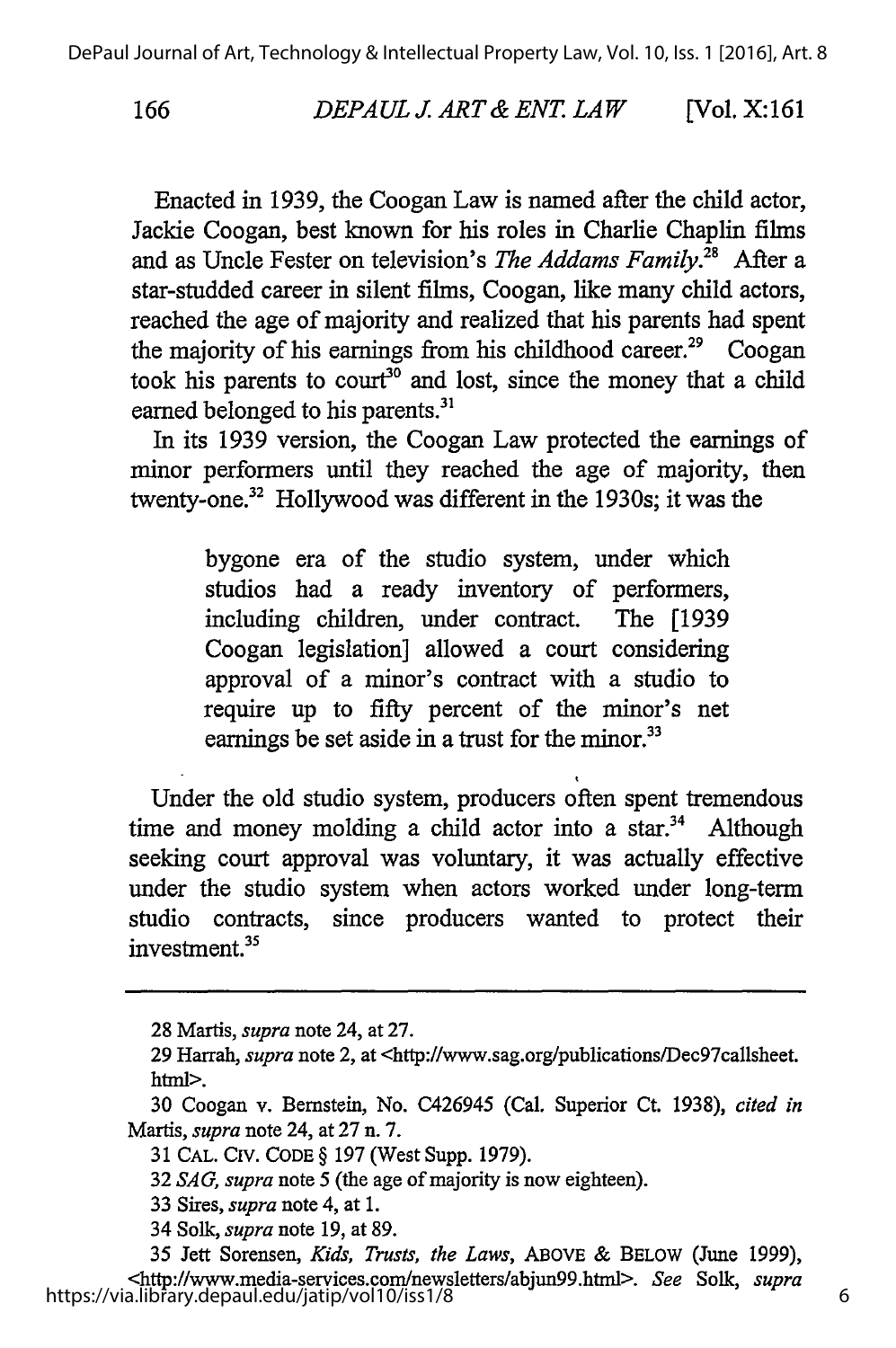**1999]**

#### *PRICE OF CELEBRITY*

167

### *C. Why the Coogan Law is Out-Dated*

The California Coogan Law has not been updated since its enactment in the late 1930s, except to broaden the scope of contracts that may be approved by the superior court to include not only child actors, but also other child performers, artists, dancers, and athletes.<sup>36</sup> After Jackie Coogan's case, the court was given the power to establish trust funds or savings accounts before approving minor's contracts and jurisdiction to manage these funds.<sup>37</sup> Since seeking court approval of an entertainment contract with a minor was voluntary, "if neither the producer nor the parent [sought] approval of a contract..., the child performers [were] denied any of the slim protections afforded them by the Coogan Law."38 Regardless of these new terms, the Coogan Law did not supersede the Federal Labor Standards Act preventing child performers from disaffirming contracts; instead, it protected the industry and not the children.39

Today, the industry is different; ninety-five percent of producers do not seek approval of contracts with minors and therefore the Coogan Law cannot be applied to protect children's earnings. Since there is no longer a studio system, a child performer's money does not ordinarily come from long-term contracts.<sup>41</sup> Children in "the business" have many more expenses and they are not the only children affected by the Coogan Law.42 Today, many child athletes earn monetary awards for their participation in sporting events; this money must also be protected.<sup>43</sup>

note 19, at 89 (in order to protect their investment into creating young actors, producers often sought court approval of contracts).

<sup>36</sup> Hardin, *supra* note 23, at 382.

<sup>37</sup> Martis, *supra* note 24, at 27.

<sup>38</sup> Staenberg, *supra* note 16, at 27.

<sup>39</sup> Staenberg, *supra* note 16, at 23.

<sup>40</sup> Boehm, *supra* note 21, at 148.

<sup>41</sup> Since the trend is away from long-term contracts, producers are not worried about disaffirmance. Boehm, *supra* note 21, at 148.

<sup>42</sup> Harrah, *supra* note 2, at <http://www.sag.org/publications/Dec97callsheet. html>

<sup>43</sup> Hardin, *supra* note 23, at 382.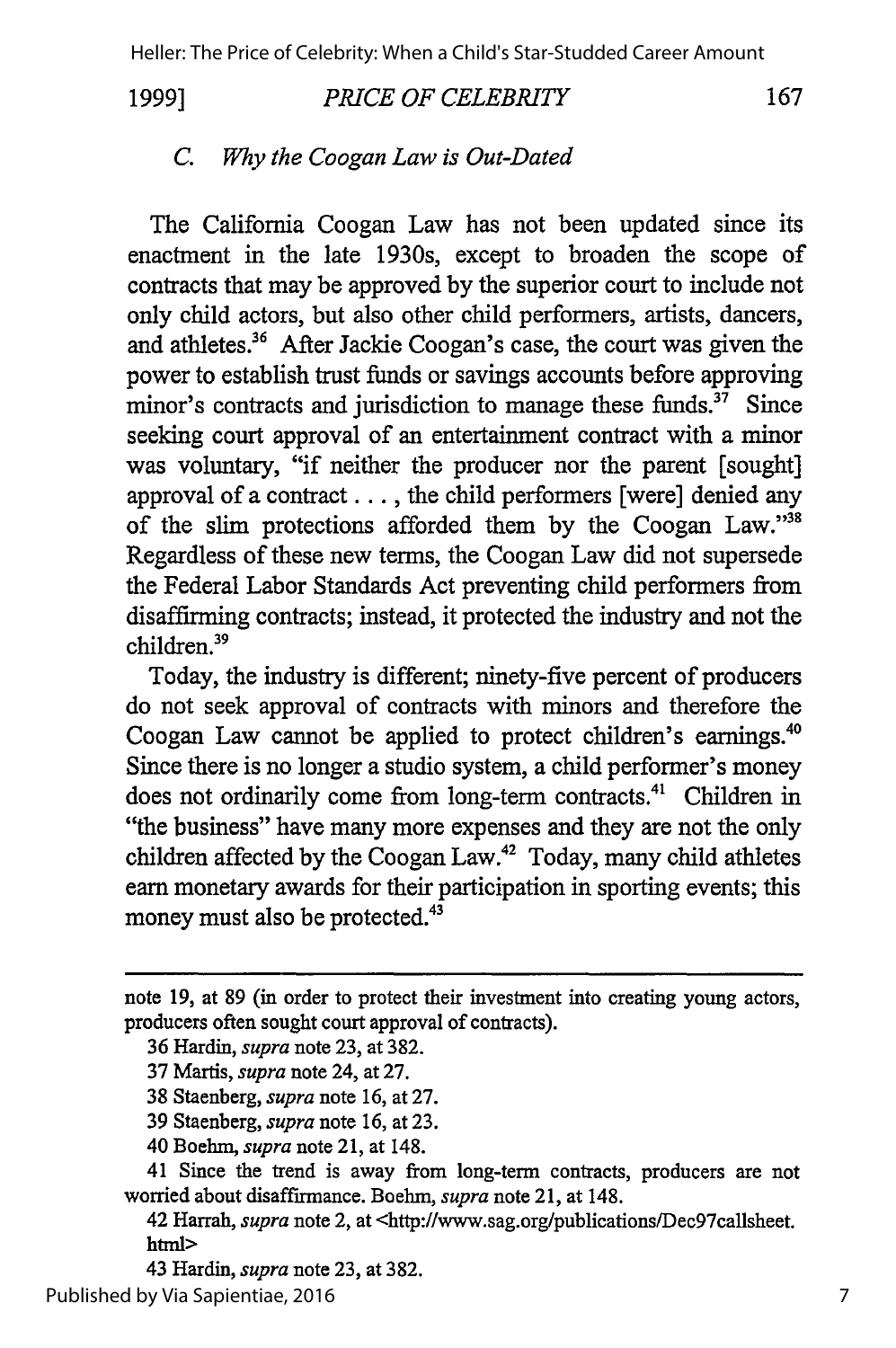168

#### *DEPAUL J ART& ENT. LAW* [Vol. X: **161**

The 1939 Coogan Law does not protect today's child performers as it was designed to do over half a century ago.<sup>44</sup> Since it only protects those children with "long-term contracts, . **. .**[it] does nothing for the overwhelming majority of child television actors who work under short-term agreements to appear in commercials or single television or film projects."<sup>45</sup> Additionally, a law is only as effective as its scope of enforcement. Since court approval of a minor's contract is voluntary, if neither the parents nor the producer seek court approval, there is no voice for the child to speak to the court; the child's contract goes unapproved and the child is unprotected.<sup>46</sup>

Less than seventy-five percent of the states have protections for professional children;<sup>47</sup> therefore, if a child leaves California (a state with an active, although ineffective, Coogan Law) to do work in another state without protection for professional children, one can only wonder about the environment in which he is working.<sup>48</sup> Given the exemption of professional children from federal child labor laws, many states have left such children and their earnings unprotected.49 Worried about the status of their children, California senators are taking the law into their own hands. On October 12, 1999, Gov. Gray Davis signed into law Senate Bill

<sup>44</sup> Today's Coogan Law is no longer found in California Civil Code § *36, et seq.* In 1994, Section 36 of the California Code was repealed and recodified as California Family Code Sections 6750-6753. Munro, *supra* note 20, at 561.

<sup>45</sup> Staenberg, *supra* note 16, at 27.

<sup>46</sup> Staenberg, *supra* note **16,** at 27. *See* Sires, *supra* note 4, at 1 (arguing that although the 1939 Coogan Law was designed to protect the child, it forgot that minors do not have a voice in court without representation).

<sup>47</sup> There are only a few states, including California, New York, Florida, Massachusetts, Tennessee, North Carolina, Missouri (and approximately seven more), that have Coogan-type laws. *See generally* Staenberg, *supra* note 16, at 30 (if it is not bad enough that only a few states have taken steps to protect children in the industry, some states still have ancient laws that ban employment for children as entertainers, "unless their work falls within some stringent and wholesome exceptions").

<sup>48</sup> Peterson, *supra* note 1, at <http://www.ninorcon.org/CanadianAddress. htm>.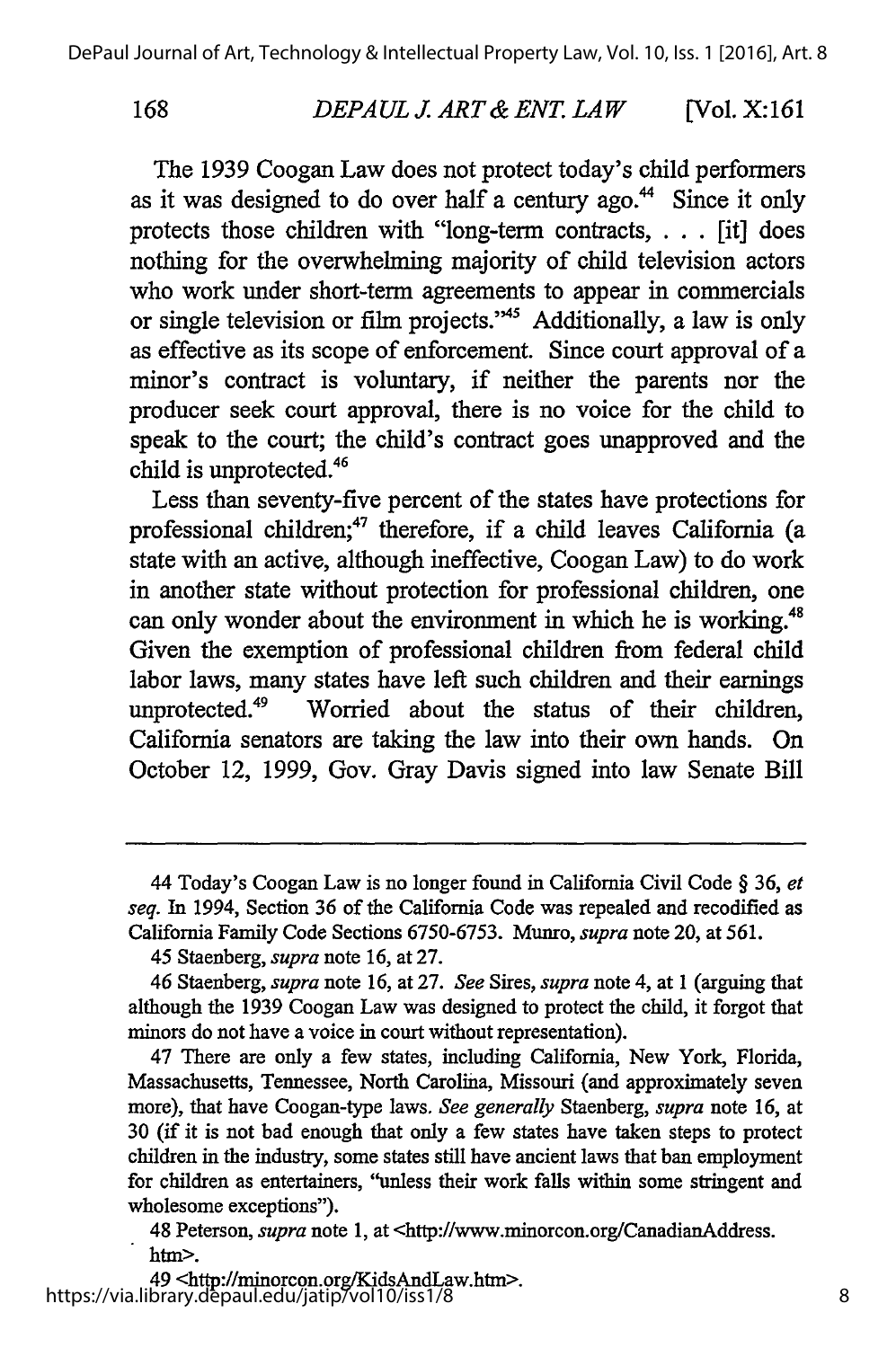**1999]**

169 *PRICE OF CELEBRITY*

1162 -- a *new* Coogan Law meant to protect all child stars and their bank accounts, at least while in California.<sup>50</sup>

### I. LEGISLATION

The *new* Coogan Law, passed in California, is actually an amendment to the 1939 law to make the law work more effectively.<sup>51</sup> The supporters of the new bill pled for certainty in the law and a way for all children to be protected no matter where they work.<sup>52</sup> The areas of reform include a new system of approval, deciding who owns the child's earnings, how to do business with children, and how to manage the child's earnings.<sup>53</sup> The new law amends Sections 771 (regarding marital property), 6750 (regarding contracts in art, entertainment, and professional sports), 6751 (regarding contracts with minors in art, entertainment, and professional sports), and 7500 (regarding rights of parents in relation to their children); it also repeals Sections 6752 (regarding the court's determination of the set-aside funds) and 6753 (regarding the court's jurisdiction over the funds that are set-aside) of the California Family Code.<sup>54</sup>

53 Gorman, *supra* note 6, at <http://dailynews.yahoo.com/h/nm/19991012/ en/industry-children\_1 .html>.

54 S.B. 1162, *supra* note 8, non-paginated. *See* Ca. Family Code §§ 771, 6750, 6751, 6753, 7500 (providing titles for each code section). Published by Via Sapientiae, 2016

<sup>50</sup> Gorman, *supra* note 6, at <http://dailynews.yahoo.com/h/mn/19901012/

en/industry-children\_l.html>.

<sup>51</sup> Committee Analysis, S.B. 1162 (Aug. 25, 1999) [hereinafter Committee Analysis].

<sup>52</sup> See *generally* Sires, *supra* note 4, at 1 (noting that today's laws that protect children in the industry are inadequate, even in "entertainment states" like California); Committee Analysis, *supra* note 46, non-paginated (claiming that "Assembly Amendments made numerous technical/clarifying changes to the [law] relative to the scope and responsibilities of the trustees, type of contracts and additional safeguards relative to the types of allowable investments made on behalf of the minor").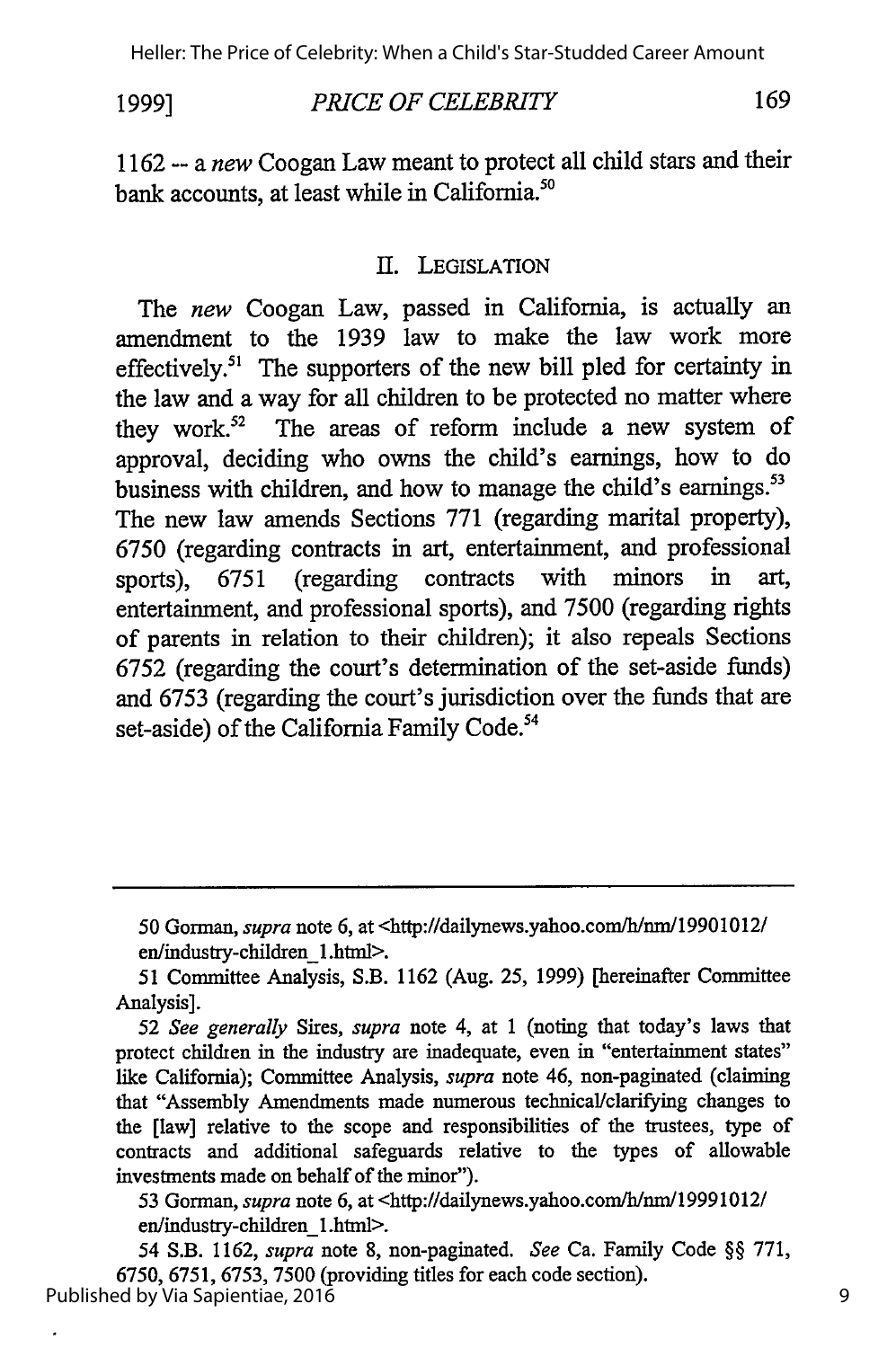*DEPA UL J ART & ENT. LAW* **170** [Vol. X:161

# *A. Proposals by Supporters*

The major supporter of the 1999 amendments to the Coogan Law was "A Minor Consideration," an organization comprised of actors (young and old) striving to protect those in the industry."5 Among the many concerns of the members of A Minor Consideration is the economic plight of child actors once they reach adulthood.<sup>56</sup> In order to remedy the situation, the members of A Minor Consideration pledged themselves to reforming five key issues that affect the bottom line of child actors: (1) change the status of the thirty-seven states that do not have laws regulating children in the industry; (2) allow children to own the money that they earn while in the industry; (3) allow parents who must leave their jobs in order to accompany their children to sets, performances, and games to be compensated for their work (thereby discouraging squandering their child's income); (4) create uniform work standards across the nation; and (5) create a National Coogan Law with a mandatory minimum of ten percent of the child's earnings being set-aside in a tax-free secure trust.<sup>57</sup>

Others in the industry have similar proposals for the new law: (1) a mandatory requirement of approval of all contracts with minors and the entertainment industry; (2) a prohibition from employing minors without a court approved contract; (3) a representative of the child, appointed by the superior court, to express and personally protect the interest of the child; (4) protection of minor's net earnings; and (5) allowing minors to disaffirm contracts after reaching the age of majority.<sup>58</sup>

Finally, the California Senate, with support from the Screen Actors' Guild, the Motion Picture Association of America and the Beverly Hills Bar Association, considered the proposals of Senate

https://via.library.depaul.edu/jatip/vol10/iss1/8

<sup>55 &</sup>lt;http://minorcon.org/History.htm>.

*<sup>56</sup> Id.*

<sup>57 &</sup>lt;http://www.mousestars.com/steve/paulpet/ppminor.htm>.

<sup>58</sup> Hardin, *supra* note 23, at 387-388. *See also* Munro, *supra* note 20, at 569 (proposing that the new law should be more certain and provide less loopholes for the industry to choose not to protect the children).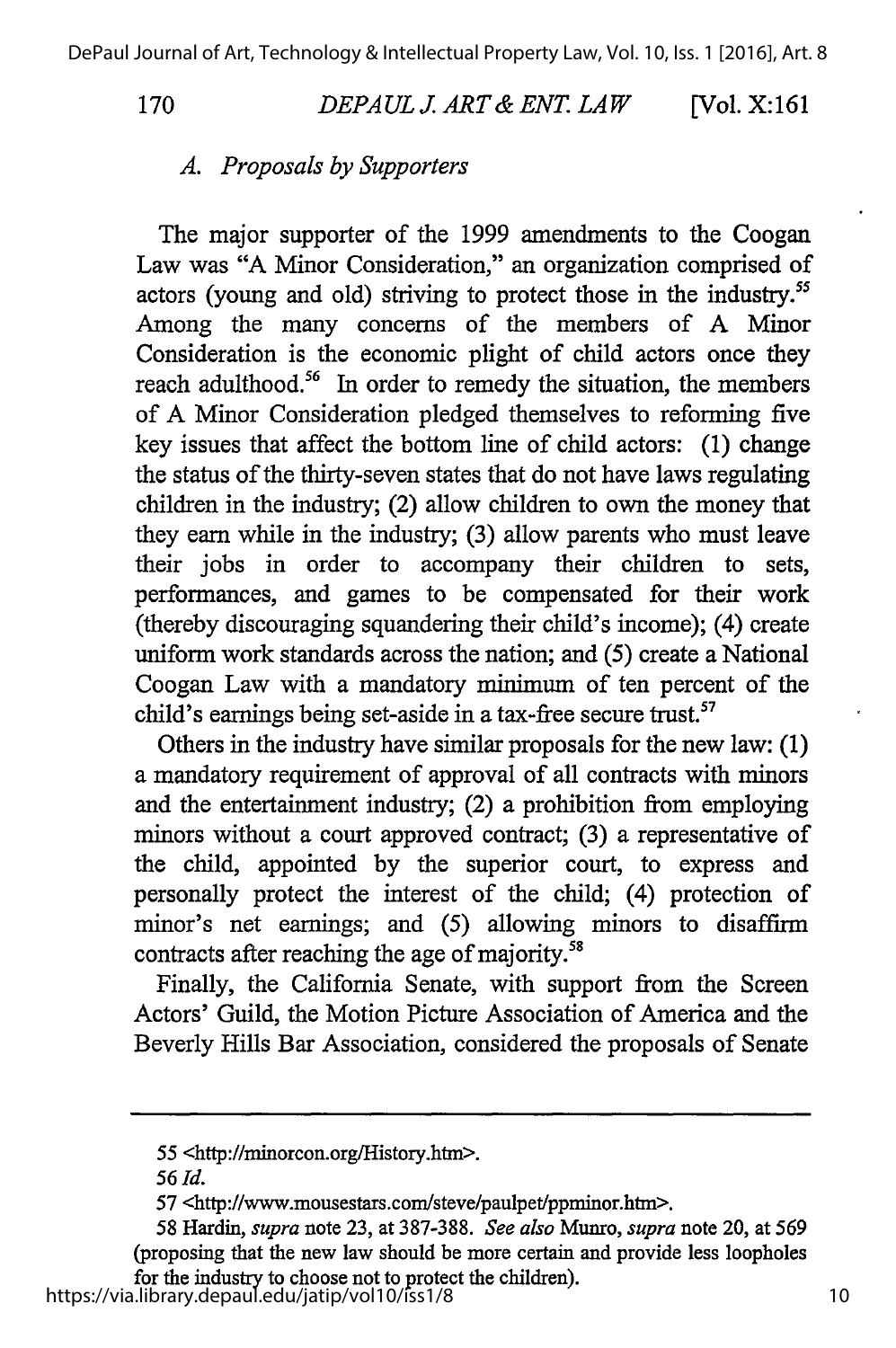#### **1999]** *PRICE OF CELEBRITY* 171

President Pro Tem John Burton, the sponsor of the Bill.<sup>59</sup> Senate Bill 1162 includes for four major reforms in contracting with minors in the industry and professional child athletes: (1) a required fifteen percent of gross earnings is to be set aside for the minor's benefit; (2) the parent or guardian must set up a trust fund or savings account into which the fifteen percent will be deposited; (3) the funds will be placed in low-risk investments not to be withdrawn until the minor reaches eighteen; and (4) the court has continued jurisdiction over all approved contracts and trusts until the account is terminated.<sup>60</sup>

# *B. Proposals Turn Law*

When approving Senate Bill 1162, California Senators and Governor Gray Davis took into account all of the aforementioned proposals.<sup>61</sup> Where the previous law provided an option for the court to set aside up to fifty percent of a minor's net earnings, the finalized version of the Bill, approved in the first-half of October, mandates that at least fifteen percent of an minor's gross earnings be placed in a trust monitored by the court to which the minor will have exclusive access upon reaching the age of majority.<sup>62</sup> Additionally, the percentage set-aside will be invested in "low-risk financial vehicles."<sup>63</sup> The minor will also be the owner of his earnings according to the new law.<sup>64</sup> The law expands the type of protected contracts to include "personal services contracts in the entertainment and sports industries," and does not distinguish between approved and unapproved contracts -- both will be held to the requirement of depositing fifteen percent of the minor's gross

64 1999 CA S.B. 1162, *supra* note 8, at § 1 (compared with Ca. Family Code **§ 771).** Published by Via Sapientiae, 2016

<sup>59</sup> Committee Analysis, *supra* note 51, non-paginated.

<sup>60 1999</sup> CA S.B. 1162, *supra* note 8.

<sup>61</sup> Gorman, *supra* note 6, at <http://dailynews.yahoo.com/h/nm/19991012/ en/industry children\_1 .html>.

<sup>62 1999</sup> CA S.B. 1162, *supra* note 8, at § 5 (compared with Ca. Family Code § 6752(a)).

<sup>63 1999</sup> CA S.B. 1162, *supra* note 8, at § 7 (compared with Ca. Family Code § 6753).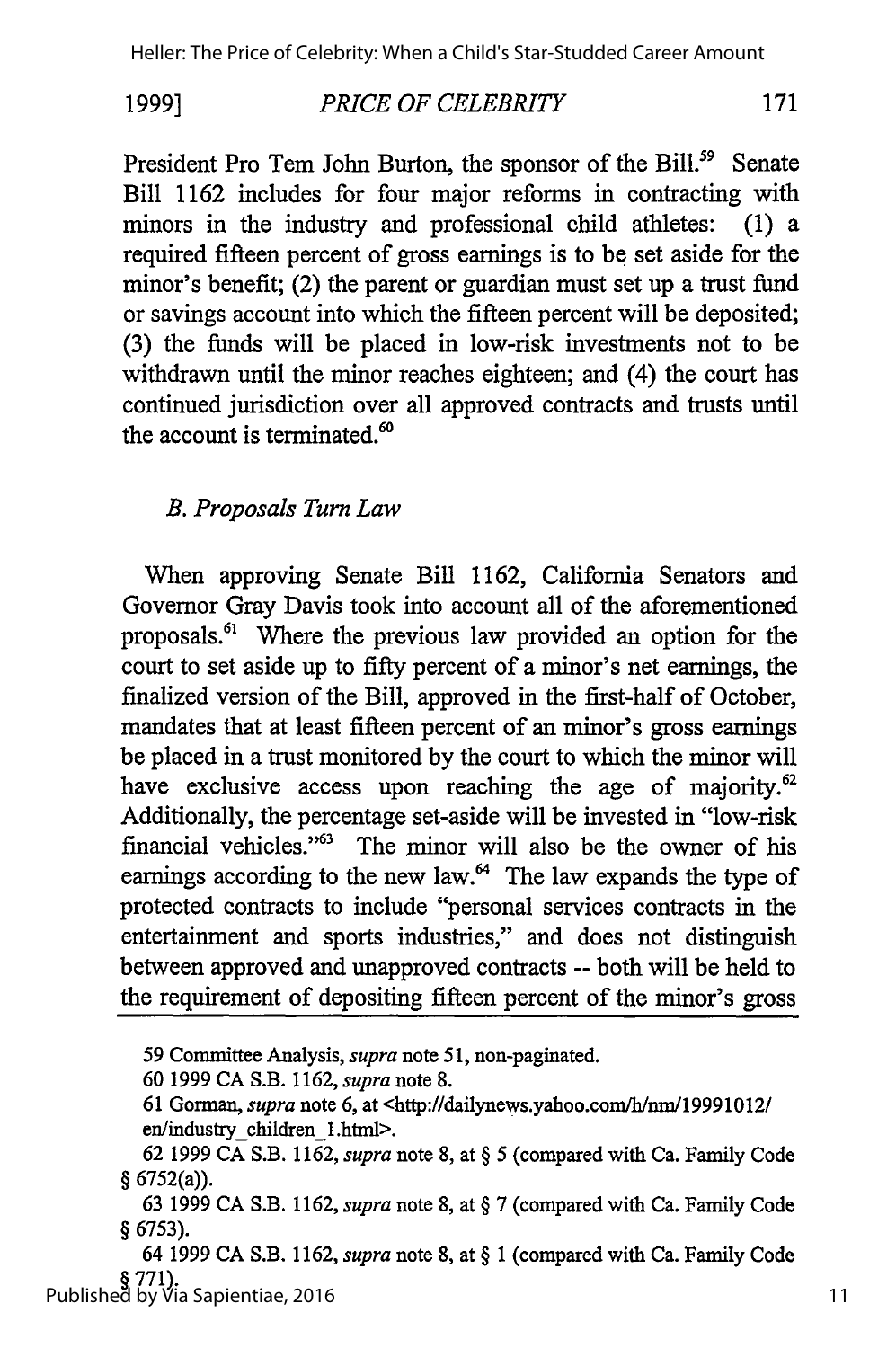#### *DEPAUL J. ART & ENT LAW* [Vol. X: *161*

earnings and providing the same investment protections.<sup>65</sup> A minor will also have a voice in court proceedings according to the new law; if a parent or legal guardian is unavailable, a court appointed guardian will represent the child's interest.<sup>66</sup> Finally, a parent is no longer entitled to his child's earnings from a performance contract specified in Section 6750.<sup>67</sup>

In comparison, the new law covers all minors' contracts, not the five percent covered by the existing Coogan Law of **1939.** Unlike the old law which allowed parents or guardians access to spend the minor's earnings, the new law makes the child's earnings separate property, barring access to guardians who are not protecting the minor's well-being.<sup>69</sup> Finally, taking into account the increased expenses that minors in the industry have today, the lower set-aside percentage of the minor's gross earnings will more than provide payment for industry expenses and enough for the minor to have money to show for his star-studded career. $7$ 

### III. CONCLUSION

While California, a state in which entertainment is a major industry, took a bold step in passing Senate Bill 1162, it was necessary to not only protect the financial future of child performers, but also to preserve the livelihood of the minors who enter into performance or service contracts to entertain, model, or play sports.<sup>71</sup> Unfortunately, the lack of a federal law for such contracts prevents the California law from being as effective as it

*69 Id.*

172

**70** *Id.*

**71** *Id.* https://via.library.depaul.edu/jatip/vol10/iss1/8

<sup>65 1999</sup> CA S.B. 1162, *supra* note 8, at § 2 (compared with Ca. Family Code § 6750 *et seq).*

<sup>66 1999</sup> CA S.B. 1162, *supra* note 8, at § 3 (compared with Ca. Family Code § 6751).

<sup>67 1999</sup> CA S.B. 1162, *supra* note 8, at § 8 (compared with Ca. Family Code § 7500).

<sup>68</sup> *Proposed Coogan Law Revisions: The Need for Change,* <http://www.sag.org/special/childprotections.htnil>.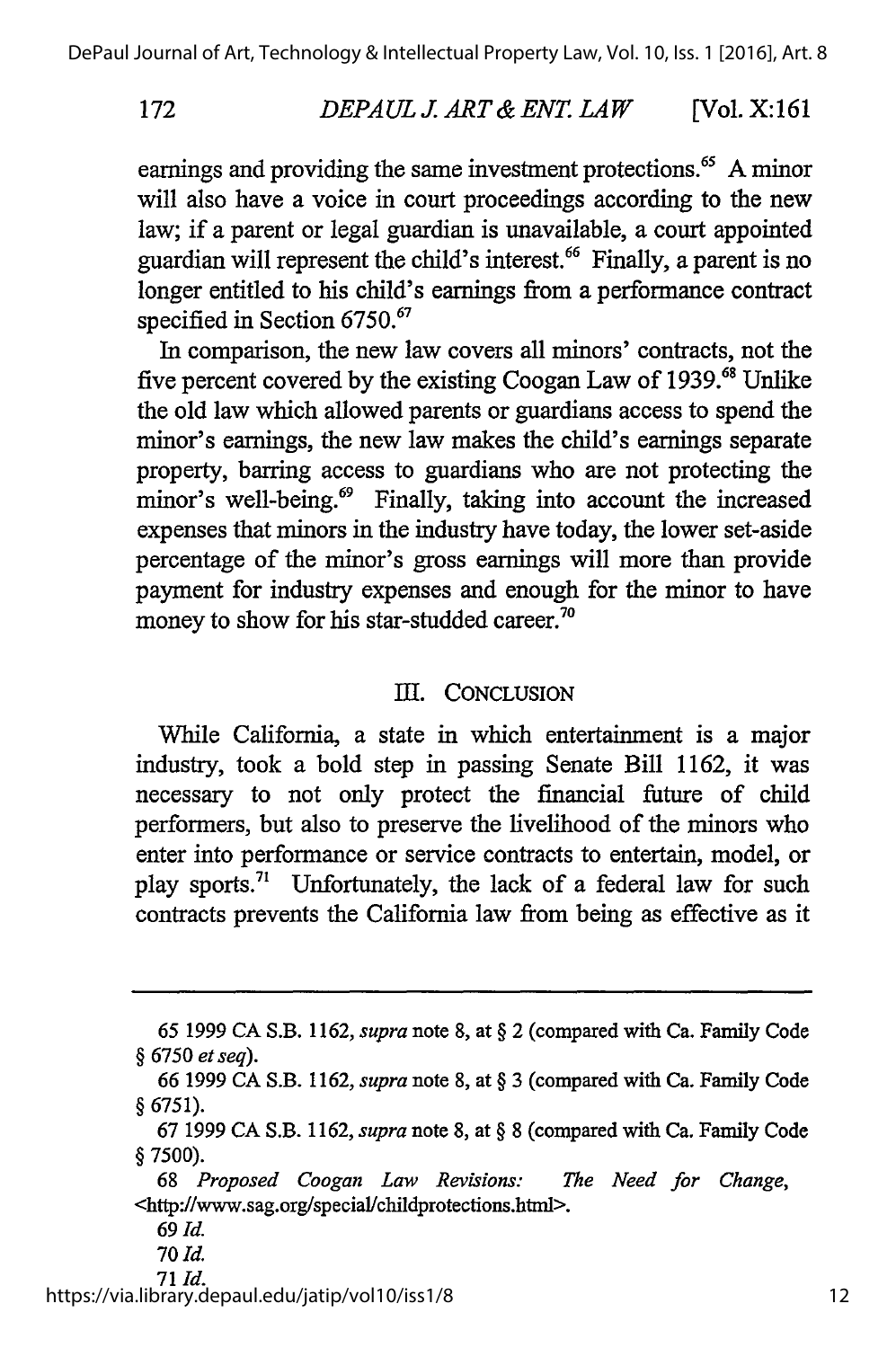### **1999]**

### *PRICE OF CELEBRITY*

173

could be, since the new law only protects those who are residents or employed in California.72

Only a few states including Florida, New York, North Carolina, Missouri, Maryland, and Tennessee have tried to update the exemption from federal child labor laws, and their efforts have been inefficient.<sup>73</sup> Take for example, New York's Art and Cultural Affairs Law.74 Enacted in 1983, New York's answer to the Coogan Law is a general provision relating to contracts with minors offering a set-aside provision (if judicial approval is sought) and the inability for a minor to disaffirm the contract.<sup>75</sup> Massachusetts has left a pigeon-hole in its Coogan Law; if a child actor is paid on a weekly basis, court approval of the contract is unnecessary and parents are left unmonitored to manage their child's money.<sup>76</sup> Similarly, the Tennessee statute lacks a provision to protect a minor's earnings in a trust or other savings account.<sup>77</sup>

There is hope, however, in North Carolina and Florida, for protection of the youngest stars. A new North Carolina bill,

72 Peterson, *supra* note 1, at <http://www.minorcon.org/CanagianAddress. htm>.

73 Staenberg, *supra* note 16, at 30. *See generally* Sally Gaglini, *How Key States Handle Contracts for Minors,* ENTERTAINMENT LAW & FINANCE, nonpaginated (November, 1997) (discussing California and New York have laws protecting children in the industry); Adrienne M. Johnson, *Major Protections on a Minor Scale,* THE NEWS & OBSERVER (Raleigh, NC), non-paginated (January 24, 1999) (with the help of Representative Wayne Goodwin, North Carolina is attempting to update its laws that protect children in the industry); *see generally* Sally Gaglini, *Minors' Contract Statutes,* ENTERTAINMENT LAW & FINANCE, non-paginated (December, 1997) (claiming that Massachusetts and Tennessee have very limited laws that do not completely protect the children); Stephen M. Carlisle and Richard C. Wolfe, *Florida's New Child Performer and Athlete Protection Act: Or What to Do When Your Client is a Child, Not Just Acting Like One,* 69 **FLA.** B.J. 93 (November 1995) (arguing that Florida law regarding the protection of children in entertainment and sports changed drastically with the passage of the Child Performer and Athlete Protection Act).

74 N.Y. ARTS & CULT. AFF. LAW § 35.03, *cited in* Gaglini, *supra* note 73, at November, 1997 (non-paginated).

*75* Martis, *supra* note 24, at 29.

76 Briefing, THE PROVIDENCE JOURNAL - BULLETIN, Mass. Ed., May 28, 1998, at **1C.**

**77** Gaglini, *supra* note **73,** at December, 1997 (non-paginated). Published by Via Sapientiae, 2016